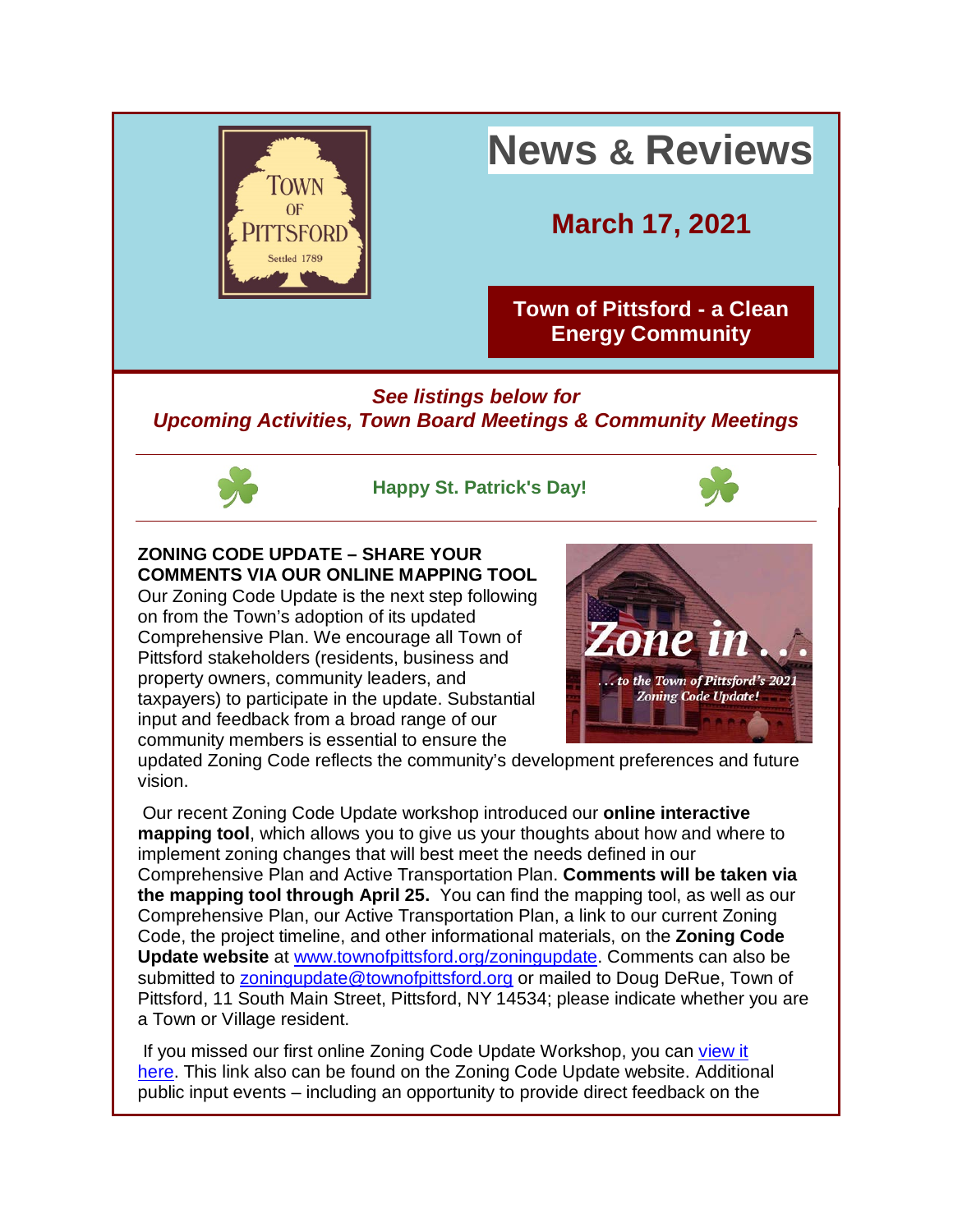proposed Zoning Code and Map updates – will be offered later on in the project timeline. Check [www.townofpittsford.org/zoningupdate](http://r20.rs6.net/tn.jsp?f=001R_hn1XmW8ZIKLXMPD-xtvdoWox3pSPH8KU6E3Rns0zfb4RelMqyQFff3gRifxhT5B_LHPSQ5X7FP4kYV2R1prtK5HQH7DUh0jTyO5Kv3IT9By31zvv5reSDPmJ_7uxfXbKwGEeiJ3H5r_Srn1lmkeHp2jEJ0qzlhc0gsXFa9Zd0=&c=L4wHU0Ban_AqkBWOtmBScAnoO4Y1psPCCeKro54FY18et9SlN5JTXQ==&ch=CIC58Hghf8_QHDDcWhNoJPaldM9AXmduPIRyYKYGmOUUJiFM4ldBgA==) for further updates and information. The contents of the project webpage will be updated as the Zoning Code Update progresses.



#### **PARKS DEPARTMENT SEASONAL LABORER AND PARKS PATROL POSITION OPENINGS**

The Town of Pittsford's Parks Department has openings for seasonal laborers and parks patrol. Duties for both positions include mowing, trimming, weeding, playing field preparation, trail work, and a variety of other tasks and require work outdoors in all weather conditions.

Additional Parks Patrol duties include responsibilities associated with lodge reservations including check-in and check-out, cleaning, minor repairs, and problem

solving. For complete job descriptions and application information visit the "Employment Opportunities" page link under the "Contact Us" tab on the Town website, or click the links below:

[Seasonal Laborer, Parks Department](http://r20.rs6.net/tn.jsp?f=001R_hn1XmW8ZIKLXMPD-xtvdoWox3pSPH8KU6E3Rns0zfb4RelMqyQFbGcACt_ol3yCEB3KwiE0D6t3WIw4t2Mde066MaQyvSOWxNAEp_i8Ej2KwRB0UJK0IB8jOA4GhFlY-bLoi2s6JXZ0rTw2jvsqesPfuzvsLkIoQpNQNh_L5VmfjJ5nu2CHhmTZ93VZgaCJt45PzLmdEHys7xK90RBTWl8LvDNSgWJGp2qvYySYs-K2fsW-dbXQQ==&c=L4wHU0Ban_AqkBWOtmBScAnoO4Y1psPCCeKro54FY18et9SlN5JTXQ==&ch=CIC58Hghf8_QHDDcWhNoJPaldM9AXmduPIRyYKYGmOUUJiFM4ldBgA==) (40 hours/week, M - F) – **application deadline this Tuesday, March 23**.

[Seasonal Laborer/Parks Patrol](http://r20.rs6.net/tn.jsp?f=001R_hn1XmW8ZIKLXMPD-xtvdoWox3pSPH8KU6E3Rns0zfb4RelMqyQFbGcACt_ol3yjq5SclJ2ojI-LyglA7M073UJu1nBDgByysPgrCBSV0mFtb75HlihLJ783q3UV-aNQgeVFbnr5_xrMFt2FIcDqD4ns9btvucZTaK5G1AhgDScHaeRYALaoLXJ9ksZbY8TSTFUAb3czZ1nWde_1uzGrUxf1UPALLHDdnbAGG5qqMh6nkHvNdHkXA==&c=L4wHU0Ban_AqkBWOtmBScAnoO4Y1psPCCeKro54FY18et9SlN5JTXQ==&ch=CIC58Hghf8_QHDDcWhNoJPaldM9AXmduPIRyYKYGmOUUJiFM4ldBgA==) (40 hours/wk, see posting for hours) – **application deadline March 31**.

For complete job descriptions and application information for all open positions, visit the Town's job listings web page at [www.townofpittsford.org/home-pittsford](http://r20.rs6.net/tn.jsp?f=001R_hn1XmW8ZIKLXMPD-xtvdoWox3pSPH8KU6E3Rns0zfb4RelMqyQFVAuAU-CmJ3IoqmqPpsZuCtGz0npOGcF8ktBTqPDXcWA6rBsrRomQmWDQiLofXs4GFSThrwtpZ7_u5EQrGJuek0FUGfPrTAr1WMbBpmsq7EByYt2s1yzqrGm_7aWhq9QEmxMfV-HYq4q7N-RXpDxM1a_Vqhvk3PsiA==&c=L4wHU0Ban_AqkBWOtmBScAnoO4Y1psPCCeKro54FY18et9SlN5JTXQ==&ch=CIC58Hghf8_QHDDcWhNoJPaldM9AXmduPIRyYKYGmOUUJiFM4ldBgA==)[employment-opportunities.](http://r20.rs6.net/tn.jsp?f=001R_hn1XmW8ZIKLXMPD-xtvdoWox3pSPH8KU6E3Rns0zfb4RelMqyQFVAuAU-CmJ3IoqmqPpsZuCtGz0npOGcF8ktBTqPDXcWA6rBsrRomQmWDQiLofXs4GFSThrwtpZ7_u5EQrGJuek0FUGfPrTAr1WMbBpmsq7EByYt2s1yzqrGm_7aWhq9QEmxMfV-HYq4q7N-RXpDxM1a_Vqhvk3PsiA==&c=L4wHU0Ban_AqkBWOtmBScAnoO4Y1psPCCeKro54FY18et9SlN5JTXQ==&ch=CIC58Hghf8_QHDDcWhNoJPaldM9AXmduPIRyYKYGmOUUJiFM4ldBgA==)



#### **"THE TINY SEED" STORY WALK UNDERWAY** *Display will be up at Community Center through this Saturday, 3/20*

The time is right for a nature story come to life  $-$  and some crafty fun! Stop by the Spiegel Pittsford Community Center up through this Saturday, March 19 and take a stroll through our **"The Tiny Seed" story walk in the Community Center field**. Learn about the life cycle of a seed and follow the journey of the tiny seed as it is carried from its flower by the autumn wind and travels around the world toward its destiny. An inspiring lesson about the importance of perseverance and hope.

Participants are asked to follow physical distancing guidelines and bring a face mask to wear when within

6 feet of those outside of their group.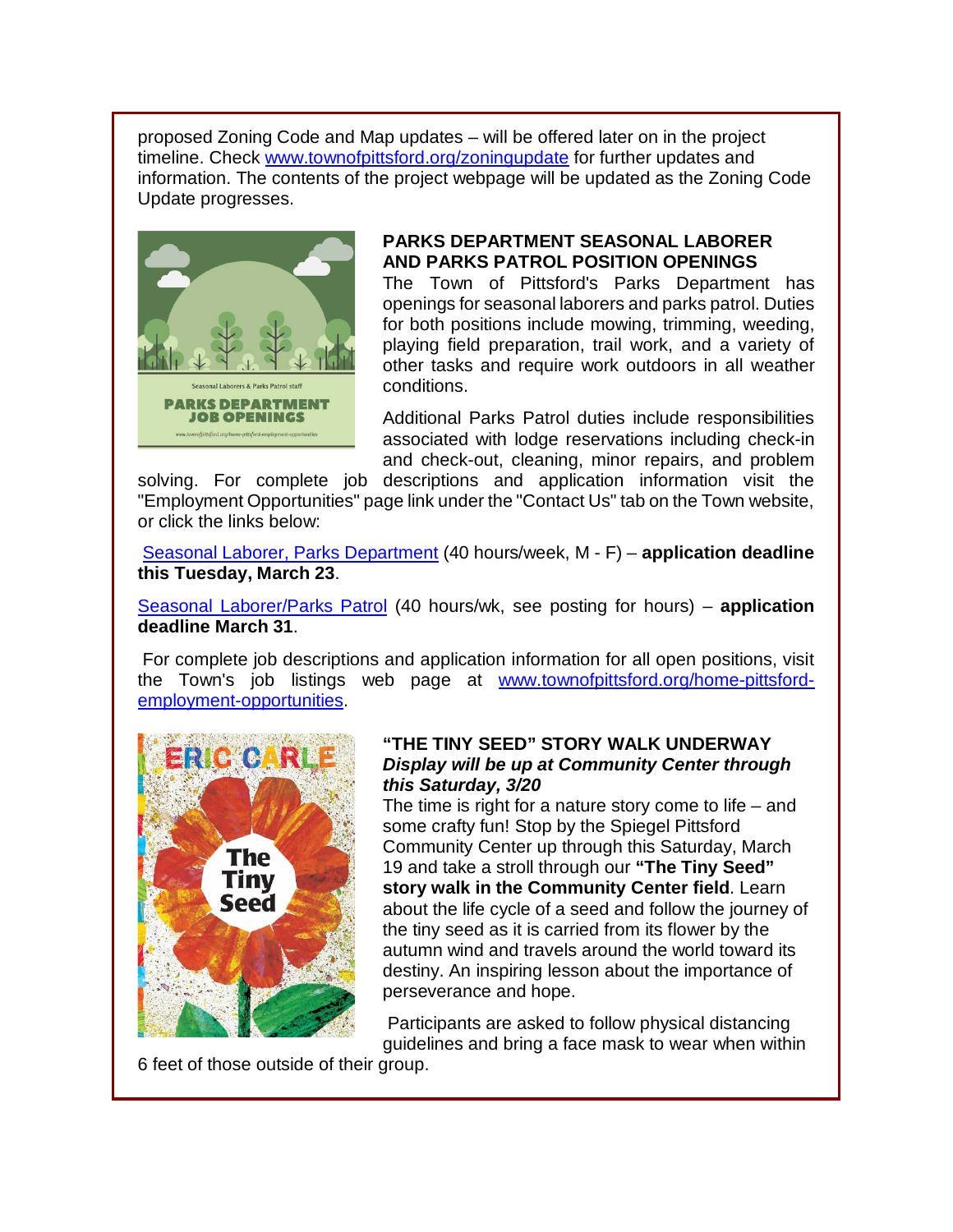Once you have completed the walk, stop at the Community Center front desk and pick up a **themed craft pack to take home**! Craft packs are available Monday through Friday from 8:00am – 6:00pm and Saturdays from 10:00am – 5:00pm.

The Spiegel Pittsford Community Center is located at 35 Lincoln Avenue. For more information about the event, call the Community Center at 248-6280.

#### **BLOOD DRIVE AT THE LIBRARY THIS TUESDAY**

The Town of Pittsford will host a Red Cross blood drive this Tuesday, March 23 from 9:00am - 2:00pm at the Pittsford Community Library in the Fisher Meeting Room. The Library is located at 24 State Street in the Village of Pittsford.



Donors can schedule an appointment by calling 1-800-RED CROSS (1-800-733-2767) or using this [online registration link.](http://r20.rs6.net/tn.jsp?f=001R_hn1XmW8ZIKLXMPD-xtvdoWox3pSPH8KU6E3Rns0zfb4RelMqyQFaIpNNshuwSFu1_SWRZjBPBJ2fTBXVWfiXGJD7jxvsP1JisZARF9RtfDr85yHC6NUZl1xGl4jkqEZt5TnqQaWp32w2mZ8p1wpyp6NlCdUTdPK-s73q5z86mgAamuRXav2dTwAhLmacNm9grRtsmSL9pibI7yOA2alYSKXmtC5YOijYE6zTdmJaE=&c=L4wHU0Ban_AqkBWOtmBScAnoO4Y1psPCCeKro54FY18et9SlN5JTXQ==&ch=CIC58Hghf8_QHDDcWhNoJPaldM9AXmduPIRyYKYGmOUUJiFM4ldBgA==) **Please schedule an appointment prior to your arrival to help ensure we can safely manage the flow of donors.**

**The Red Cross will be following all COVID-19 guidelines during the blood drive**; additional precautions in place include physical distancing protocols, face coverings, health screenings and enhanced cleaning procedures. Enhanced safety practices include:

- **Pre-Donation Donor Temperature Screening** all donors must have their temperature taken onsite before entering the blood drive; those with a temperature greater than 99.5°F will be asked to donate at another time and will not enter.
- **Masks** all donors, staff and volunteers are required to wear masks; those without a mask will be provided with one.
- **Enhanced Disinfecting** hand sanitizer will be available in multiple areas and donor beds will be sanitized between every donor.
- **All staff will be screened** for temperature and symptoms before working; staff will wear gloves throughout entire blood drive, changing gloves between every donor.

Donors can save time using the RapidPass registration process. Just visit [www.redcrossblood.org/RapidPass](http://r20.rs6.net/tn.jsp?f=001R_hn1XmW8ZIKLXMPD-xtvdoWox3pSPH8KU6E3Rns0zfb4RelMqyQFaRa0Y0FOewMMfJXTEyyPdaZZLwJhp01RvcjF9Y4WjDPZgff5wnZ0CU0SVSvBRh4yeX5adlHmmk0Htw_I3uIM_sRelN1We0Tp-7LJWt3bQEMVt4epH8d2l0=&c=L4wHU0Ban_AqkBWOtmBScAnoO4Y1psPCCeKro54FY18et9SlN5JTXQ==&ch=CIC58Hghf8_QHDDcWhNoJPaldM9AXmduPIRyYKYGmOUUJiFM4ldBgA==) on the day of your scheduled donation, read the information, answer the questions, then print or email yourself the pass.

Donating blood is a simple thing to do, but it can make a big difference in the lives of others. **Current natural disasters and the complexities of COVID-19 mean your help is needed now more than ever.** The Red Cross has the ability to move blood around the country to wherever, and whenever, it is needed most. **All blood, platelet and plasma donations will be tested for COVID-19 antibodies as well.** The test may indicate if the donor's immune system has produced antibodies to this coronavirus, regardless of whether they developed symptoms.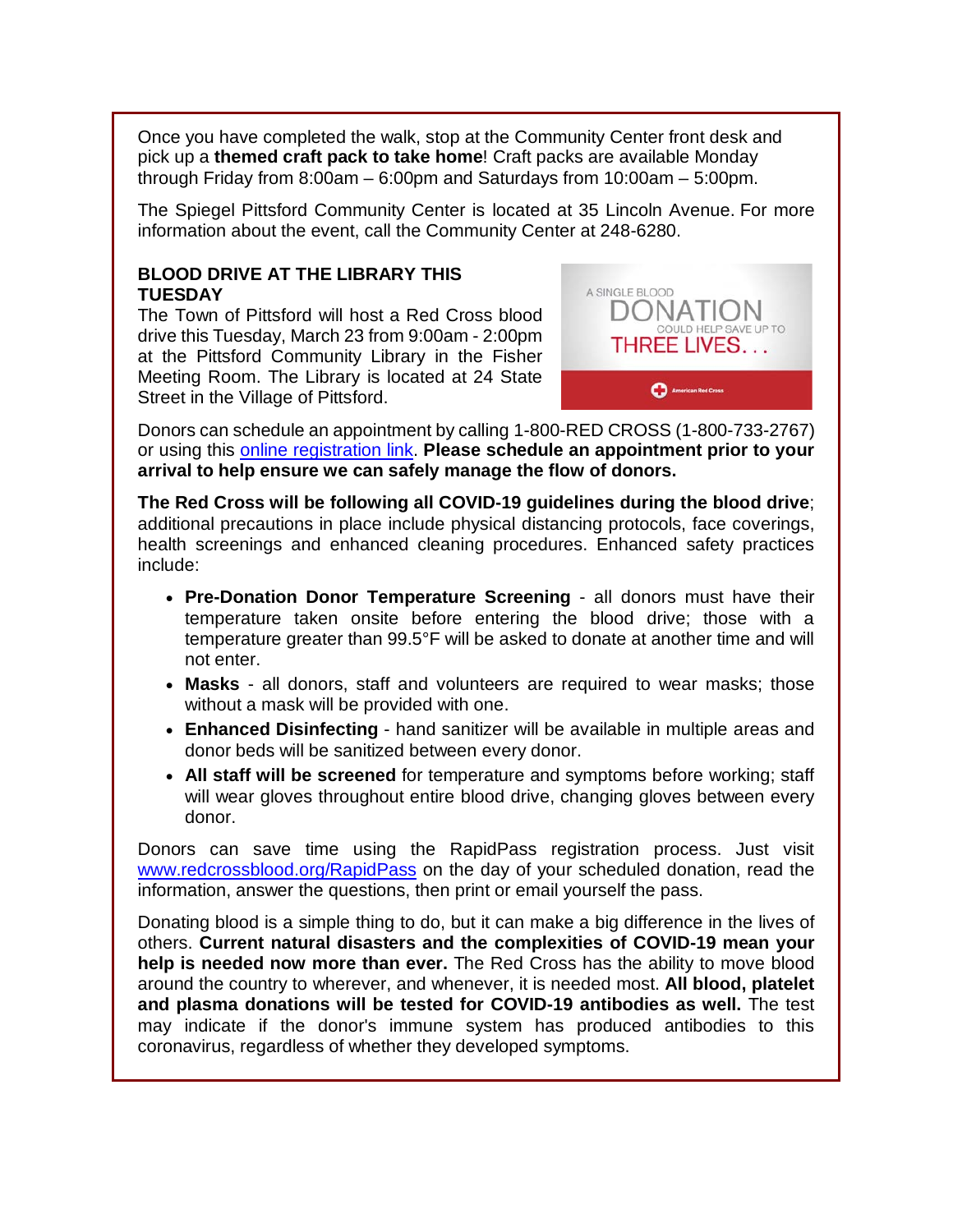As we continue to navigate this pandemic, blood donations remain essential to the health of our communities. The Red Cross needs the ongoing support of blood donors and blood drive hosts to ensure blood products are available for patients battling disease and facing the unexpected. If you are eligible and feeling well, please make an appointment today to give by using the Red Cross Blood Donor App, visiting [RedCrossBlood.org](http://r20.rs6.net/tn.jsp?f=001R_hn1XmW8ZIKLXMPD-xtvdoWox3pSPH8KU6E3Rns0zfb4RelMqyQFWo2HPJFoSfQSej3BqyvtbwCTig7QJoUdUOiMrpPy5eZq1O-Khjndtg-bu-jHMVd5F-5cQdMp3_GmO0bhmlFGueGkC-uzCBb8Q==&c=L4wHU0Ban_AqkBWOtmBScAnoO4Y1psPCCeKro54FY18et9SlN5JTXQ==&ch=CIC58Hghf8_QHDDcWhNoJPaldM9AXmduPIRyYKYGmOUUJiFM4ldBgA==) or calling 800-RED-CROSS.

#### **GRAB AND GO MEALS FOR SENIORS – PICK UP AT THE COMMUNITY CENTER**

We have a convenient pickup lunch program for seniors at the Spiegel Pittsford Community Center. A **"Grab and Go" meal** from the Monroe County Office of the Aging is offered on Wednesdays and Fridays at a suggested contribution of \$3.50 each. Meals are offered to anyone age 60 or over and must be reserved in advance; pick up is at the bus loop behind the Community Center. For more information, and to order, call our Senior Programs office at 248-6235. The Spiegel Pittsford Community Center is located at 35 Lincoln Avenue.

#### **A REMINDER – STAY SAFE: WEAR A MASK, KEEP YOUR DISTANCE, WASH YOUR HANDS!**

The warming weather will bring more people out and about. It may be tempting to relax regarding pandemic precautions but remains very important to take the simple steps to keep yourself, and others, safe. Town



Supervisor Bill Smith, School Superintendent Mike Pero, School Board President Amy Thomas and Village Mayor Bob Corby remind you to wear a mask when you are among others outside of your immediate family, maintain a safe physical distance and wash your hands frequently – especially after being out in public. See their [COVID-19 safety video message here.](http://r20.rs6.net/tn.jsp?f=001R_hn1XmW8ZIKLXMPD-xtvdoWox3pSPH8KU6E3Rns0zfb4RelMqyQFVzRmO43BD_DOjJXefsYtMp9ARu13-UV1C2VPr69lhS4RmQ1C-y1yLe-yDCCRnV1jwga4pzbXp8BlF2ce13ZxZn_Vsm6uploCQ==&c=L4wHU0Ban_AqkBWOtmBScAnoO4Y1psPCCeKro54FY18et9SlN5JTXQ==&ch=CIC58Hghf8_QHDDcWhNoJPaldM9AXmduPIRyYKYGmOUUJiFM4ldBgA==)

The health of our community – our people, our businesses, our services and amenities – affects us all and is our shared responsibility. We're all in this together. Please stay well, be safe and show your Pittsford Pride – wear your mask!

### **PERMACULTURE ONLINE PROGRAM OFFERED MARCH 28 BY A FROG HOUSE**

Spring is coming fast! Are you interested in gardening, curious about eco-friendly planting, or are a permaculture enthusiast? A Frog House is offering an online permaculture presentation on Sunday, March 28 from 1:00-3:00pm with Patty Love of Barefoot Ecological Design. Patty will discuss the basics of permaculture design and gardening. Permaculture is derived from the observation of indigenous practices of nature stewardship and is based on the principle of meeting human needs while also enhancing quality of life for insects, animals, fungi and, of course, frogs. Learn to create beautiful, dynamic, regenerative landscapes that produce food for humans and habitats for wildlife in your own yards. A Q&A session immediately follows the presentation. Suggested donation is \$10-25 sliding scale (diversity waivers available). Register at [https://afroghouse.org/events.](http://r20.rs6.net/tn.jsp?f=001R_hn1XmW8ZIKLXMPD-xtvdoWox3pSPH8KU6E3Rns0zfb4RelMqyQFbGcACt_ol3yTLVtt-CMtHyvEREhxNLa8JNeqTo66MIYTpBdMaSrRuTrvJ3kVgF2VfqBBzC2TU37CRYMY81mgl4ET13TNdMxIQ==&c=L4wHU0Ban_AqkBWOtmBScAnoO4Y1psPCCeKro54FY18et9SlN5JTXQ==&ch=CIC58Hghf8_QHDDcWhNoJPaldM9AXmduPIRyYKYGmOUUJiFM4ldBgA==)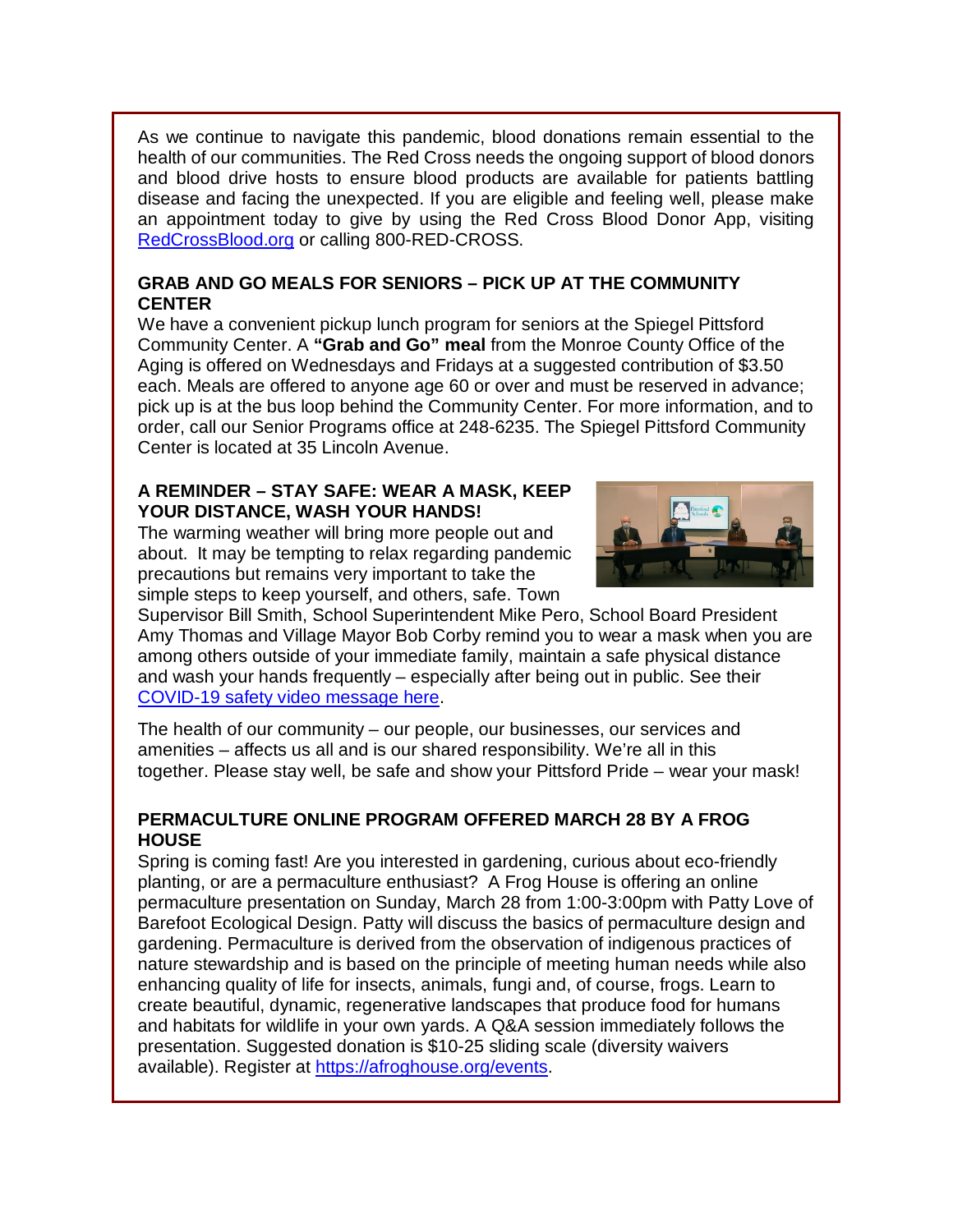A Frog House on the Erie Canal path in Pittsford educates children and adults about area wetlands and amphibian life through adventure and activities. It is also a center for active protection of regional ponds and wetlands through alliances with leaders and community groups working to prevent thoughtless development.

### **REMINDERS**

#### **COMMUNITY CENTER AND LIBRARY EXPANDED HOURS**

The Spiegel Pittsford Community Center and the Pittsford Community Library have recently expanded their hours. The **Community Center** is now open 8:00am - 5:00pm Monday-Thursday, 8:00am - 6:00pm Friday, and 9:00am - 5:00pm Saturday. The **Library** is now open 9:00am-7:00pm Monday-Thursday, 9:00am-6:00pm Friday, and 10:00am-5:00pm Saturday. The Community Center is located at 35 Lincoln Avenue - find program and facility information

at [www.townofpittsford.org/home-recreation.](http://r20.rs6.net/tn.jsp?f=001R_hn1XmW8ZIKLXMPD-xtvdoWox3pSPH8KU6E3Rns0zfb4RelMqyQFVFLeeVfy3pkYVgxNkgVZaT2RJwhoTbnzs90DwpimW7VdYzFPkvlIujCHaYvYl98lQPb5ZUSRLerwSukQKWpI1Gs7vHbRDtxwdyvUUnEXAd2Ut0GBUIpG9OWwBrCfNJwjQ==&c=L4wHU0Ban_AqkBWOtmBScAnoO4Y1psPCCeKro54FY18et9SlN5JTXQ==&ch=CIC58Hghf8_QHDDcWhNoJPaldM9AXmduPIRyYKYGmOUUJiFM4ldBgA==) The Library is located at 24 State Street - find complete information about programs and resources at [www.townofpittsford.org/home-library.](http://r20.rs6.net/tn.jsp?f=001R_hn1XmW8ZIKLXMPD-xtvdoWox3pSPH8KU6E3Rns0zfb4RelMqyQFZs_CBgwnxWjm8j4hKHPr-hpXPPgnKKJJZdrr23wmX3uFMZOWOHzqcL4Cus8iSIzvO7xz0AWsVFAl9FJTcGv2O_CIyUw0N0CmUHr_4G2Za89aIQDxFYzWU4=&c=L4wHU0Ban_AqkBWOtmBScAnoO4Y1psPCCeKro54FY18et9SlN5JTXQ==&ch=CIC58Hghf8_QHDDcWhNoJPaldM9AXmduPIRyYKYGmOUUJiFM4ldBgA==)

#### **SEASONAL PARKING RESTRICTIONS IN EFFECT THROUGH APRIL 1, 2021**

In order to facilitate snow removal, Town of Pittsford seasonal parking restrictions are currently in effect through April 1, 2021. Parking of any vehicle on public roads - including state highways and on the shoulder of all roads - is prohibited each year from November 15 through April 1 in all areas within the Town and outside of the Village. During this time, please don't park on or along public roads outside of the Village. Please note violators may be ticketed or towed.

When the snow flies, we need roadsides clear of vehicles so our plows can get through. This is especially true in neighborhoods, where the streets are narrower. Vehicles parked along the roadside can hinder plows accessing your neighborhood. Please help us keep our streets safe and accessible!

#### **ASL INTERPRETER ALWAYS AVAILABLE AT TOWN BOARD MEETINGS**

The Town of Pittsford has an American Sign Language interpreter available at every Pittsford Town Board meeting, to interpret for those who need this service. Those who can't attend a Town Board meeting in person but are planning to watch the meeting's live stream can confirm their need for the interpreter by emailing [comments@townofpittsford.org.](mailto:comments@townofpittsford.org?subject=ASL%20interperter%20request%20for%20Town%20Board%20meeting) Requests can be made in advance or can be emailed through the first ten minutes of the meeting. An on-demand Town Board meeting video with closed captioning will be available within 48 hours of the meeting; visit [www.townofpittsford.org/home-channel12](http://r20.rs6.net/tn.jsp?f=001R_hn1XmW8ZIKLXMPD-xtvdoWox3pSPH8KU6E3Rns0zfb4RelMqyQFQTzOEqYXrSC5w3ZDj8avt7rJFDQGdWIsifiSHw_XVVrr64Zy_k4-UH_sjOVtiUeXZXZA41Adm2MPEP91HZZFIcgFvItAPXeJkJHzf7KVjp_2Hc-P2I2C1E=&c=L4wHU0Ban_AqkBWOtmBScAnoO4Y1psPCCeKro54FY18et9SlN5JTXQ==&ch=CIC58Hghf8_QHDDcWhNoJPaldM9AXmduPIRyYKYGmOUUJiFM4ldBgA==) and use the On-Demand links to view previously recorded meetings.

#### **UPCOMING COMMUNITY ACTIVITIES IN PITTSFORD**

• **"The Tiny Seed" Story Walk**, March 15-19, Spiegel Pittsford Community Center field, 35 Lincoln Avenue; stop by the Community Center front desk after completing the walk to pick up a themed craft pack to take home. Physical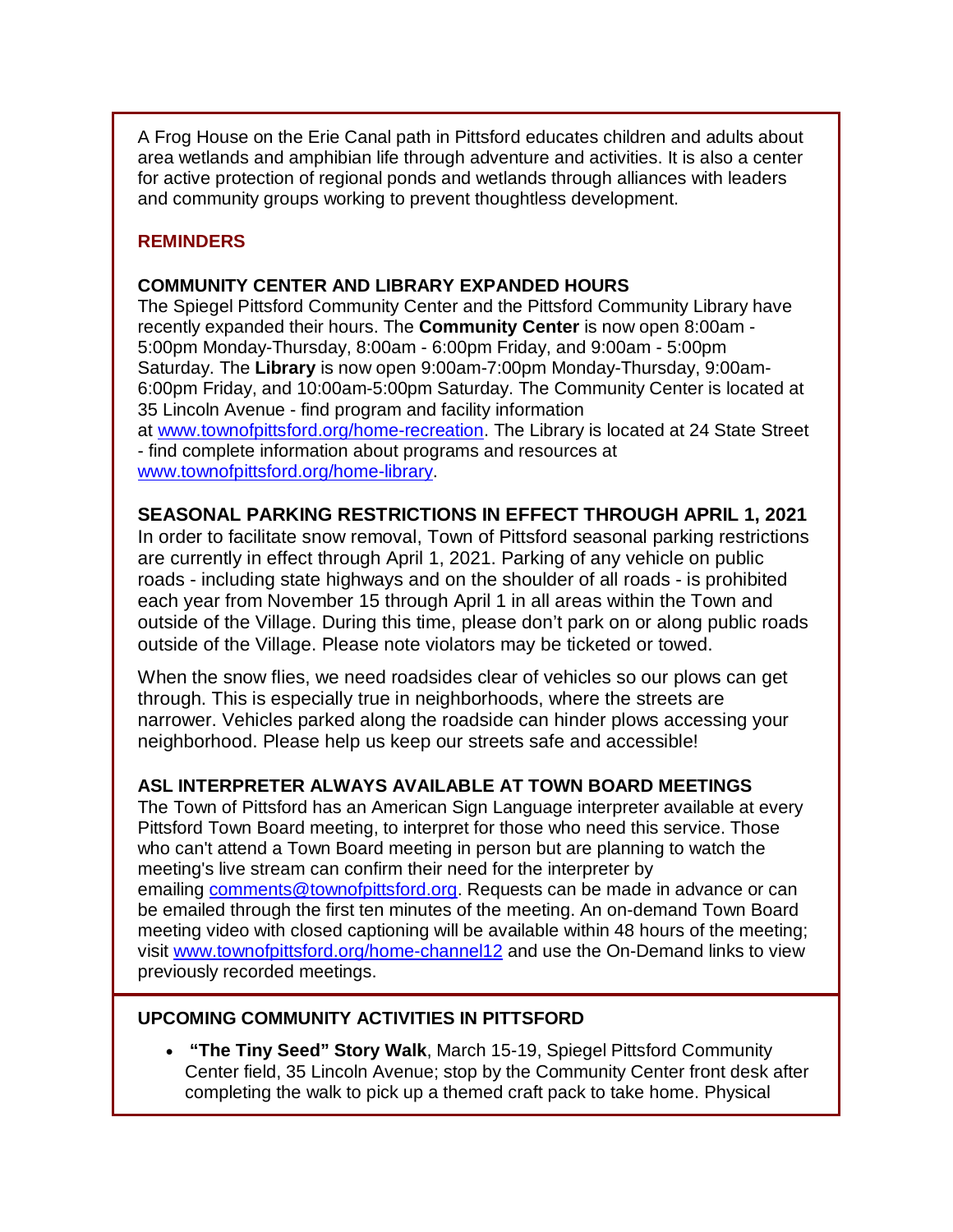distancing and face masks required when in contact with others outside of your group.

• [Town of Pittsford Zoning Code Update](http://r20.rs6.net/tn.jsp?f=001R_hn1XmW8ZIKLXMPD-xtvdoWox3pSPH8KU6E3Rns0zfb4RelMqyQFff3gRifxhT5B_LHPSQ5X7FP4kYV2R1prtK5HQH7DUh0jTyO5Kv3IT9By31zvv5reSDPmJ_7uxfXbKwGEeiJ3H5r_Srn1lmkeHp2jEJ0qzlhc0gsXFa9Zd0=&c=L4wHU0Ban_AqkBWOtmBScAnoO4Y1psPCCeKro54FY18et9SlN5JTXQ==&ch=CIC58Hghf8_QHDDcWhNoJPaldM9AXmduPIRyYKYGmOUUJiFM4ldBgA==) – comments made by Town of Pittsford stakeholders via interactive mapping tool accepted through April 25; access the mapping tool, the Comprehensive Plan, the Active Transportation Plan, the project timeline, a link to the Town's current Zoning Code, and other informational materials, on the **Zoning Code Update website** at [www.townofpittsford.org/zoningupdate.](http://r20.rs6.net/tn.jsp?f=001R_hn1XmW8ZIKLXMPD-xtvdoWox3pSPH8KU6E3Rns0zfb4RelMqyQFff3gRifxhT5B_LHPSQ5X7FP4kYV2R1prtK5HQH7DUh0jTyO5Kv3IT9By31zvv5reSDPmJ_7uxfXbKwGEeiJ3H5r_Srn1lmkeHp2jEJ0qzlhc0gsXFa9Zd0=&c=L4wHU0Ban_AqkBWOtmBScAnoO4Y1psPCCeKro54FY18et9SlN5JTXQ==&ch=CIC58Hghf8_QHDDcWhNoJPaldM9AXmduPIRyYKYGmOUUJiFM4ldBgA==) Comments can also be made to [zoningupdate@townofpittsford.org](mailto:zoningupdate@townofpittsford.org) or mailed to Doug DeRue, Town of Pittsford, 11 South Main Street, Pittsford, NY 14534; please indicate whether you are a Town or Village resident.

#### **TOWN OF PITTSFORD BOARD MEETINGS**

- **Parks and Recreation Advisory Board**, Thursday, 3/18, 6:30pm, ONLINE ACCESS via Zoom video conferencing; information for accessing and viewing the meeting can be found on page 2 of the meeting agenda; the meeting agenda is posted on the Town website here: [www.townofpittsford.org/home-minutes](http://r20.rs6.net/tn.jsp?f=001R_hn1XmW8ZIKLXMPD-xtvdoWox3pSPH8KU6E3Rns0zfb4RelMqyQFc9zwBDmaF45uXdKe8Z1DYCeZKPDv7QpCRk_b42h1NIZlKL_cpwLMx5kYht1B5eTR2xRW--3u6t5IFyXUK5hI-92v-492xCJOz7Sf8kG2bazkg3Y6S83ces=&c=L4wHU0Ban_AqkBWOtmBScAnoO4Y1psPCCeKro54FY18et9SlN5JTXQ==&ch=CIC58Hghf8_QHDDcWhNoJPaldM9AXmduPIRyYKYGmOUUJiFM4ldBgA==) – NOTE REVISED DATE
- **Planning Board**, Monday, 3/22, 7:00pm, ONLINE ACCESS via Zoom video conferencing; information for accessing and viewing the meeting can be found on page 2 of the meeting agenda; the meeting agenda is posted at least two days prior to the meeting on the Town website here: [www.townofpittsford.org/home-minutes](http://r20.rs6.net/tn.jsp?f=001R_hn1XmW8ZIKLXMPD-xtvdoWox3pSPH8KU6E3Rns0zfb4RelMqyQFc9zwBDmaF45uXdKe8Z1DYCeZKPDv7QpCRk_b42h1NIZlKL_cpwLMx5kYht1B5eTR2xRW--3u6t5IFyXUK5hI-92v-492xCJOz7Sf8kG2bazkg3Y6S83ces=&c=L4wHU0Ban_AqkBWOtmBScAnoO4Y1psPCCeKro54FY18et9SlN5JTXQ==&ch=CIC58Hghf8_QHDDcWhNoJPaldM9AXmduPIRyYKYGmOUUJiFM4ldBgA==)

# **COMMUNITY MEETINGS CALENDAR**

- [Board of Education](http://r20.rs6.net/tn.jsp?f=001R_hn1XmW8ZIKLXMPD-xtvdoWox3pSPH8KU6E3Rns0zfb4RelMqyQFbGcACt_ol3y51s8S893ktxahgo6sgA7kGxo10145zfVoZNVno_1kCWToE2quf3vTEmD3dePWL8t5_DKpjhpzKTsNBifsJlLWGjoZQqe9NCcIe0zBXOoFGLbF5i5osC5OKWf8Zm8s-Gro8erov8atKJkftwnzk2uQAZHvqw7ZFja&c=L4wHU0Ban_AqkBWOtmBScAnoO4Y1psPCCeKro54FY18et9SlN5JTXQ==&ch=CIC58Hghf8_QHDDcWhNoJPaldM9AXmduPIRyYKYGmOUUJiFM4ldBgA==) meeting, Monday, 3/22, 7:00pm, Barker Road Middle School McCluski Board Room, 75 Barker Road
- [Village Board of Trustees](http://r20.rs6.net/tn.jsp?f=001R_hn1XmW8ZIKLXMPD-xtvdoWox3pSPH8KU6E3Rns0zfb4RelMqyQFbGcACt_ol3ywDtNtQn5ct_ItoMMv1eR4pA7BP6_77-dkdpOD8Kdj73dmxczrX27vY_-DR0ItLFa2MPyAtNnhrs2AnE9mhjqbNNzDWBUKZhBmTcCehDqiB5UX64BH2VAwPzS_dJGZ7h7rmn9IHkbixPmPMwUDLsQwCeMftnE53S9a-Fq_DhmpeF9XNK6HtgmBio4YpozFw5ozrTI3af6oDZ6hsl5Vluimv-WJ3H1t4xa&c=L4wHU0Ban_AqkBWOtmBScAnoO4Y1psPCCeKro54FY18et9SlN5JTXQ==&ch=CIC58Hghf8_QHDDcWhNoJPaldM9AXmduPIRyYKYGmOUUJiFM4ldBgA==) meeting, Tuesday, 3/23, 6:30pm, virtual meeting through videoconferencing; more information and participation registration details will be listed on the Village website [here](http://r20.rs6.net/tn.jsp?f=001R_hn1XmW8ZIKLXMPD-xtvdoWox3pSPH8KU6E3Rns0zfb4RelMqyQFbGcACt_ol3ywDtNtQn5ct_ItoMMv1eR4pA7BP6_77-dkdpOD8Kdj73dmxczrX27vY_-DR0ItLFa2MPyAtNnhrs2AnE9mhjqbNNzDWBUKZhBmTcCehDqiB5UX64BH2VAwPzS_dJGZ7h7rmn9IHkbixPmPMwUDLsQwCeMftnE53S9a-Fq_DhmpeF9XNK6HtgmBio4YpozFw5ozrTI3af6oDZ6hsl5Vluimv-WJ3H1t4xa&c=L4wHU0Ban_AqkBWOtmBScAnoO4Y1psPCCeKro54FY18et9SlN5JTXQ==&ch=CIC58Hghf8_QHDDcWhNoJPaldM9AXmduPIRyYKYGmOUUJiFM4ldBgA==) as the meeting date approaches
- [American Legion Rayson-Miller](http://r20.rs6.net/tn.jsp?f=001R_hn1XmW8ZIKLXMPD-xtvdoWox3pSPH8KU6E3Rns0zfb4RelMqyQFV_LomkvxXTtsV6PupAiTU5ScuJ6BjYaGtsufyzELTw0u-oXSucSPxy6MAVgME5IWqX0k_Sm8yezaFKwhJA-WJrttQb1o4cBXfOXDw_TDeAq&c=L4wHU0Ban_AqkBWOtmBScAnoO4Y1psPCCeKro54FY18et9SlN5JTXQ==&ch=CIC58Hghf8_QHDDcWhNoJPaldM9AXmduPIRyYKYGmOUUJiFM4ldBgA==) Post 899 TUESDAY MORNING BREAKFAST MEETINGS CANCELED UNTIL FURTHER NOTICE due to COVID-19 coronavirus social distancing requirements. Eligible veterans welcome to join the Post; for [membership information](http://r20.rs6.net/tn.jsp?f=001R_hn1XmW8ZIKLXMPD-xtvdoWox3pSPH8KU6E3Rns0zfb4RelMqyQFV_LomkvxXTtNFAtmnRe5fa69GbHD0gpxGjvBQ7robX4YeDE8D-E5SpyAuOW7NRUeh8fLGTWp16-ObXFBAj8LYtfEmEYE9s4i1APtRNQyOawUSesy7T3c-A93GqZlPfeGp4QSrDu0bov&c=L4wHU0Ban_AqkBWOtmBScAnoO4Y1psPCCeKro54FY18et9SlN5JTXQ==&ch=CIC58Hghf8_QHDDcWhNoJPaldM9AXmduPIRyYKYGmOUUJiFM4ldBgA==) visit the [Rayson-Miller Post website](http://r20.rs6.net/tn.jsp?f=001R_hn1XmW8ZIKLXMPD-xtvdoWox3pSPH8KU6E3Rns0zfb4RelMqyQFa4nB9RwY5783eFfVZPoiz5qfsT6u11u1Qmy1HZ2xtENOAIngkV0tr-hoJmFcx8snbXNq0qFsnlJT1gje5ru4gUi0HpUXoBjWPy9de6rI7y97U0wmwQ3X8BOqn4un62e9CAGDDydZmNwmvHB4HtIQbg-Vam7vZhui2cG3_4LwQ1hGM4nZbSWeh0ZblRpSgZ9vQu8360sI8yc&c=L4wHU0Ban_AqkBWOtmBScAnoO4Y1psPCCeKro54FY18et9SlN5JTXQ==&ch=CIC58Hghf8_QHDDcWhNoJPaldM9AXmduPIRyYKYGmOUUJiFM4ldBgA==)
- [Pittsford Rotary Club,](http://r20.rs6.net/tn.jsp?f=001R_hn1XmW8ZIKLXMPD-xtvdoWox3pSPH8KU6E3Rns0zfb4RelMqyQFc9zwBDmaF45TC_gwkzeGlH6LuCUZMFUsrVKB7A7RNihopzm_NzARUKQknpEdaE0BHBq-JS-p1iKWkXMh_f9rmQx7ib4ofxggrLhVjcBlU0Y&c=L4wHU0Ban_AqkBWOtmBScAnoO4Y1psPCCeKro54FY18et9SlN5JTXQ==&ch=CIC58Hghf8_QHDDcWhNoJPaldM9AXmduPIRyYKYGmOUUJiFM4ldBgA==) WEEKLY IN-PERSON MEETINGS CANCELED UNTIL FURTHER NOTICE due to COVID-19 coronavirus social distancing requirements; check the Pittsford Rotary Facebook page for virtual meeting information.
- [Pittsford Art Group](http://r20.rs6.net/tn.jsp?f=001R_hn1XmW8ZIKLXMPD-xtvdoWox3pSPH8KU6E3Rns0zfb4RelMqyQFbJuDmpu53E1IMl6eqWLp7CZlOLeufj7W3_FNvrDnbrgIDBgcusfMSXoP9FqBM_XqA5U3ejRtKbjiu-cdPtBp7fZVXzniaaarM2_wQcMdjvygg91szAzkg4=&c=L4wHU0Ban_AqkBWOtmBScAnoO4Y1psPCCeKro54FY18et9SlN5JTXQ==&ch=CIC58Hghf8_QHDDcWhNoJPaldM9AXmduPIRyYKYGmOUUJiFM4ldBgA==) is conducting monthly meetings for members via Zoom and typically displays artwork at the Pittsford Town Hall, Village Hall, The Friendly Home, Star Physical Therapy and the First Presbyterian Church of Pittsford. For further information or to become a member, please visit [www.pittsfordartgroup.com](http://r20.rs6.net/tn.jsp?f=001R_hn1XmW8ZIKLXMPD-xtvdoWox3pSPH8KU6E3Rns0zfb4RelMqyQFWo2HPJFoSfQJDWGKS-7qA_l1fCaO1x5csqdp0IzTiHEWzF175So-GevdUdnOtNbhszlZLrmEv9ZNqcmmgPEC7-Jr0A7_YwCkzZUQFvflCDi&c=L4wHU0Ban_AqkBWOtmBScAnoO4Y1psPCCeKro54FY18et9SlN5JTXQ==&ch=CIC58Hghf8_QHDDcWhNoJPaldM9AXmduPIRyYKYGmOUUJiFM4ldBgA==) or contact PAG president [Margie Mitchell](mailto:mhsmitchell@gmail.com?subject=Pittsford%20Art%20Group%20Meetings%20and%20Membership)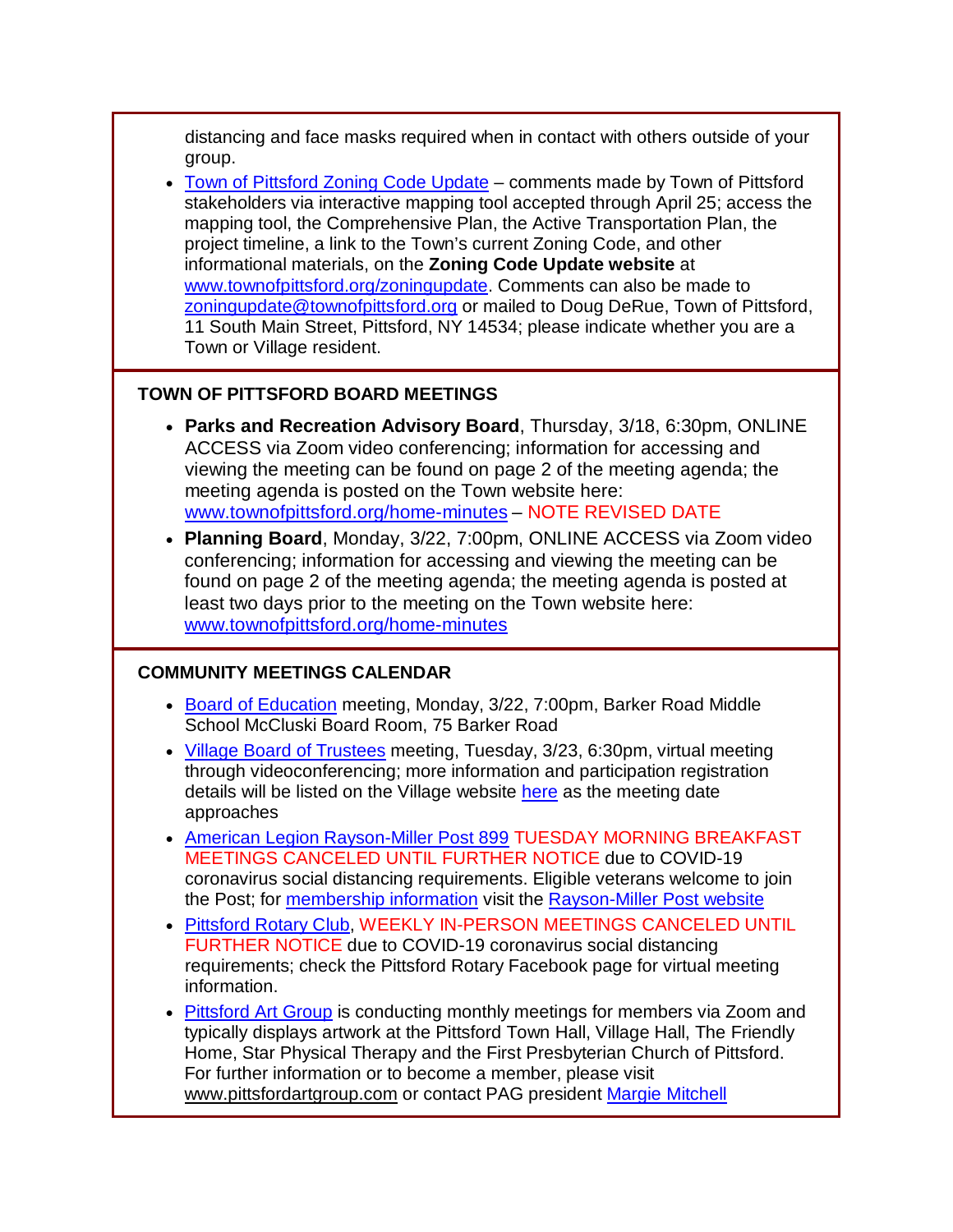# **Town Facility Access**

**Spiegel Pittsford Community Center** - building is open 8:00am - 5:00pm Monday-Thursday, 8:00am - 6:00pm Friday, and 9:00am - 5:00pm Saturday. Senior "Grab N Go" meals will continue every Wednesday and Friday; pickup is at the bus loop behind the Community Center. Registration for low-risk activities and virtual programs begins in advance of each session. See Program Info & Registration link at [www.townofpittsford.org/home-recreation.](http://r20.rs6.net/tn.jsp?f=001R_hn1XmW8ZIKLXMPD-xtvdoWox3pSPH8KU6E3Rns0zfb4RelMqyQFVFLeeVfy3pkYVgxNkgVZaT2RJwhoTbnzs90DwpimW7VdYzFPkvlIujCHaYvYl98lQPb5ZUSRLerwSukQKWpI1Gs7vHbRDtxwdyvUUnEXAd2Ut0GBUIpG9OWwBrCfNJwjQ==&c=L4wHU0Ban_AqkBWOtmBScAnoO4Y1psPCCeKro54FY18et9SlN5JTXQ==&ch=CIC58Hghf8_QHDDcWhNoJPaldM9AXmduPIRyYKYGmOUUJiFM4ldBgA==) Programs will continue to open as we receive further guidance.

**Pittsford Community Library** - the Library is now open for limited hours and services; enter from the parking lot entrance. The Library also has many online resources, programs and activities for all ages to enjoy. For current Library hours, services, resources, and other updates, visit the Library's update page at [www.bit.ly/pclupdates.](http://r20.rs6.net/tn.jsp?f=001R_hn1XmW8ZIKLXMPD-xtvdoWox3pSPH8KU6E3Rns0zfb4RelMqyQFecsAY_Im4hBo7HZcdtmDAhyh6ltttuSWnWXkiNgXj0HD1QH2oZZfAnY2Pbd3C799JZ0mC1YKbhAOyLQfA0kiNYIGDvYE_PfCw==&c=L4wHU0Ban_AqkBWOtmBScAnoO4Y1psPCCeKro54FY18et9SlN5JTXQ==&ch=CIC58Hghf8_QHDDcWhNoJPaldM9AXmduPIRyYKYGmOUUJiFM4ldBgA==) For virtual children's programming check the Library's Facebook page [www.facebook.com/PittsfordLibrary/.](http://r20.rs6.net/tn.jsp?f=001R_hn1XmW8ZIKLXMPD-xtvdoWox3pSPH8KU6E3Rns0zfb4RelMqyQFRdqwvFsoooIUmXPjkJDNNx0Cq9Vlqp--zBgQHaQgO_Po8JmV4C_AvxNl3NwTcdE840H8bEov0yMRbzFIVCkfjU3LtJyWuDTp4Ia7xoaxvthmI7k2k0wl5I=&c=L4wHU0Ban_AqkBWOtmBScAnoO4Y1psPCCeKro54FY18et9SlN5JTXQ==&ch=CIC58Hghf8_QHDDcWhNoJPaldM9AXmduPIRyYKYGmOUUJiFM4ldBgA==) The Book Drop return area is open; please only deposit returned books; for information on book sale donations visit [www.pittsfordlibraryfriends.com.](http://r20.rs6.net/tn.jsp?f=001R_hn1XmW8ZIKLXMPD-xtvdoWox3pSPH8KU6E3Rns0zfb4RelMqyQFaBF5SzGnQCmK5oEqtYtyPAadA_5KtVNxP6dDJIeq0aYkglBMWMpFd0fmf4SPKCHXz-bp19Ajg2FIMetLZ8Uix-dvuMaaDGmQsI4JNPmC90kqcyf5e5YzZk=&c=L4wHU0Ban_AqkBWOtmBScAnoO4Y1psPCCeKro54FY18et9SlN5JTXQ==&ch=CIC58Hghf8_QHDDcWhNoJPaldM9AXmduPIRyYKYGmOUUJiFM4ldBgA==) Regular due dates for all materials have resumed; check your receipt or your Library account for exact due dates. Low contact pickup of Library materials is available for Monroe County Library System cardholders.

**Town Hall** is open to residents by appointment only; in-person meetings will be limited and allowed only when absolutely necessary. Calls should be made to the department related to the inquiry. Town Hall remains staffed to handle business online and by mail, phone, email and the "drop slot" to the right of the front door and at the back door of Town Hall.

**Town Clerk:** All services of the Town Clerk are available online, by mail, phone and email. If necessary, an appointment can be arranged. Contact at 248-6210 or [ldillon@townofpittsford.org,](mailto:ldillon@townofpittsford.org) mail materials to Pittsford Town Clerk's Office, 11 South Main Street, Pittsford NY 14534. Services info at [www.townofpittsford.org/home-clerk.](http://r20.rs6.net/tn.jsp?f=001R_hn1XmW8ZIKLXMPD-xtvdoWox3pSPH8KU6E3Rns0zfb4RelMqyQFfcQPGh0DQIxB8uUIaDMGnfOuq-40x-ag9N1n8nrLk0VMeFYTAlZs54yLUrat0GZWhMZCOZWQb5WQX4BLnVIIsfMKNVg-aqFF0_kBWlp8t8sLo8IzBQHJQ0=&c=L4wHU0Ban_AqkBWOtmBScAnoO4Y1psPCCeKro54FY18et9SlN5JTXQ==&ch=CIC58Hghf8_QHDDcWhNoJPaldM9AXmduPIRyYKYGmOUUJiFM4ldBgA==)

**Town Court:** Pittsford Town Court sessions are being scheduled on a limited basis. Town Court staff are available via phone and email Monday - Friday from 9:00am - 5:00pm; call (585) 248-6238 or email at [pdromgoole@townofpittsford.org.](mailto:pdromgoole@townofpittsford.org) Visitors must follow appropriate health safety and social distancing requirements for Court appearances and Court Office visits.

**All Town Playgrounds:** residents may use Town playgrounds at their own risk, as it is not possible for the Town to keep equipment appropriately sanitized after every use. Those using Town playgrounds are expected to observe COVID-19 social distancing and hygiene protocols.

**All Town Parks:** Farm View Park and Hopkins Park are closed as of November 2020 and will remain closed through the spring of 2021. All other Town parks remain open; all courts are open, all athletic fields are open to groups of 25 individuals or less, and all trails and walkways are accessible. Those using Town parks are expected to observe COVID-19 social distancing and hygiene protocols.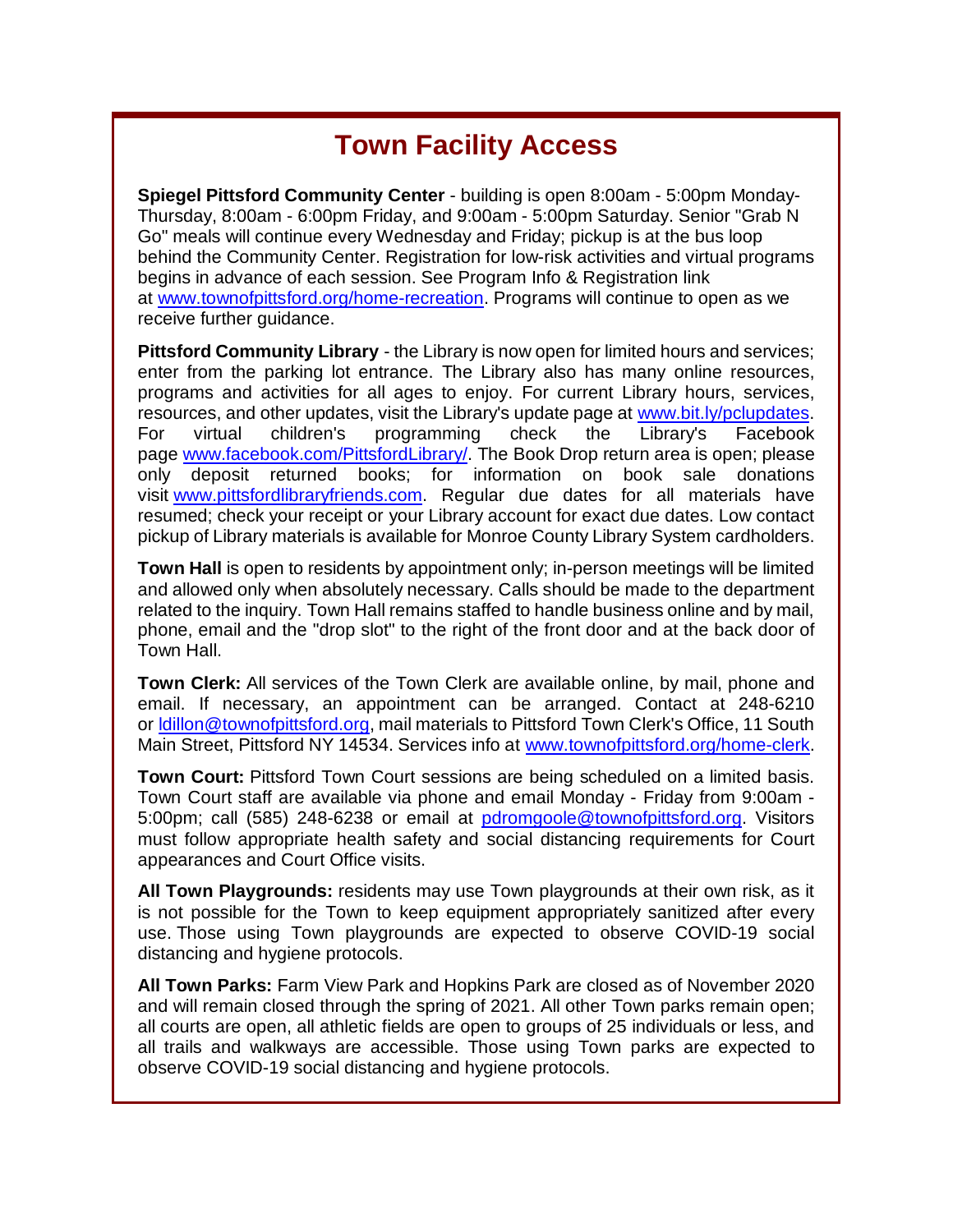**Thornell Farm Park:** the park is open and per State requirements, all grass and turf sports fields are open to group activities of 25 individuals or less; the tennis courts, trails, walkways and the playground are open to residents. COVID-19 social distancing and hygiene protocols are required.

**King's Bend Park Lodges:** the lodges are open for reservations; per State and Federal governments all COVID-19 safety guidelines must be followed while at the lodges. Lodge capacities will adhere to New York State COVID-19 guidelines. Please note COVID-19 social distancing and hygiene protocols are required.

**The Mile Post School:** the building is closed to the public until further notice, as the site is being used as a Public Works crew operation center.

**Building Department:** As of May 15, 2020 the Governor has begun the phased reopening of New York State. The Town of Pittsford and the surrounding Finger Lakes region have met the criteria set by the Governor to reopen. Construction is included in Phase 1 of the reopening plan. As construction moves forward, all COVID-19 safety guidelines set by the State and Federal governments must be followed while on the job site. To protect the community and limit the spread of COVID-19, the Town of Pittsford has altered accordingly its inspection and permitting procedures. See the Town of Pittsford COVID-19 Building Inspection Procedures for details; additional information can be found here: New York State Construction Guidelines. For more information contact Town of Pittsford Building Inspector Mark Lenzi at [mlenzi@townofpittsford.org](mailto:mlenzi@townofpittsford.org?subject=COVID-19%20Construciton%20Information) or call the Town Building Department at 585-248-6265.

**Town Public Works** - Highway, Sewer and Parks Departments: All operations continue. Crews in these departments are following hygiene and social distancing protocols in light of the COVID-19 threat.

#### **Monroe County Services at Town facilities:**

The County has suspended until further notice Passport Services at Town Hall and Mobile DMV service at Pittsford Town Court. Find updated information for Monroe County DMV here [https://www2.monroecounty.gov/clerk-COVID-19.](http://r20.rs6.net/tn.jsp?f=001R_hn1XmW8ZIKLXMPD-xtvdoWox3pSPH8KU6E3Rns0zfb4RelMqyQFXy_2b46mWi7Rc4KsoqMIfgFCgffKOyhju4_013P8wqCGXNVmJrXhOWuRJNDfd93WgKYBvS68rfogJP0ZHHwmJF50uDwfCBpApu2UTVEtT68vFPx9imu7WI=&c=L4wHU0Ban_AqkBWOtmBScAnoO4Y1psPCCeKro54FY18et9SlN5JTXQ==&ch=CIC58Hghf8_QHDDcWhNoJPaldM9AXmduPIRyYKYGmOUUJiFM4ldBgA==)

Further information and updates can be found at [www.townofpittsford.org/covid-19info.](http://r20.rs6.net/tn.jsp?f=001R_hn1XmW8ZIKLXMPD-xtvdoWox3pSPH8KU6E3Rns0zfb4RelMqyQFUU7mUQf4R__DEu4-I1AdphheozWVLlelE5PlpvQxWQvy-Vg8_eJvGotHBC53e9JehGgmcGu2ANMKrZ2G_JDwRqwM9ip6-ccvAPZEVdYIBE-95OH5klrMks=&c=L4wHU0Ban_AqkBWOtmBScAnoO4Y1psPCCeKro54FY18et9SlN5JTXQ==&ch=CIC58Hghf8_QHDDcWhNoJPaldM9AXmduPIRyYKYGmOUUJiFM4ldBgA==)

# **COVID-19 Coronavirus Information Links**

Further Town of Pittsford COVID-19 coronavirus information and updates can be found at [www.townofpittsford.org/covid-19info.](http://r20.rs6.net/tn.jsp?f=001R_hn1XmW8ZIKLXMPD-xtvdoWox3pSPH8KU6E3Rns0zfb4RelMqyQFUU7mUQf4R__DEu4-I1AdphheozWVLlelE5PlpvQxWQvy-Vg8_eJvGotHBC53e9JehGgmcGu2ANMKrZ2G_JDwRqwM9ip6-ccvAPZEVdYIBE-95OH5klrMks=&c=L4wHU0Ban_AqkBWOtmBScAnoO4Y1psPCCeKro54FY18et9SlN5JTXQ==&ch=CIC58Hghf8_QHDDcWhNoJPaldM9AXmduPIRyYKYGmOUUJiFM4ldBgA==)

[Pittsford Central School District COVID-19 Coronavirus Updates](http://r20.rs6.net/tn.jsp?f=001R_hn1XmW8ZIKLXMPD-xtvdoWox3pSPH8KU6E3Rns0zfb4RelMqyQFRdqwvFsoooIMlNoNtQs__4NNX_78d4y11p3DU3JR0Qf4RoqBf43-wXC97KzGwVxOEQ7cAoWi7oUPjwFgmSZ4pTLniP4IhDfFBJeEvfBijHYsju4K8rJXYLN2Dje0Ors4A==&c=L4wHU0Ban_AqkBWOtmBScAnoO4Y1psPCCeKro54FY18et9SlN5JTXQ==&ch=CIC58Hghf8_QHDDcWhNoJPaldM9AXmduPIRyYKYGmOUUJiFM4ldBgA==)

You can find information on COVID-19 coronavirus at the County Health Department's website: [https://www2.monroecounty.gov/health-index.php.](http://r20.rs6.net/tn.jsp?f=001R_hn1XmW8ZIKLXMPD-xtvdoWox3pSPH8KU6E3Rns0zfb4RelMqyQFQUPCCB6pCUoSKGfl4XqsnmVPcuEvVquE23BClrTBk0kpVeGyBnclIFG7WhehkvXAg08K_m5x1vxKVLJ5Iz6jH3ebRXoaWSiv_mBxgqcqRMD_v403Ub4WQ9qCp--biIY1w==&c=L4wHU0Ban_AqkBWOtmBScAnoO4Y1psPCCeKro54FY18et9SlN5JTXQ==&ch=CIC58Hghf8_QHDDcWhNoJPaldM9AXmduPIRyYKYGmOUUJiFM4ldBgA==)

Additional information about business closure requirements throughout Monroe County can be found on the County's Website: [www.monroecounty.gov](http://r20.rs6.net/tn.jsp?f=001R_hn1XmW8ZIKLXMPD-xtvdoWox3pSPH8KU6E3Rns0zfb4RelMqyQFVAuAU-CmJ3IXTnPKvFKqIQcbMKp1UOfxgtO5t4UAXUvd2yYTJb0Pxx4ExQtbLU4cCRNvx6oyYWJDR8cGCBLOhehWyJ5aRJEWA==&c=L4wHU0Ban_AqkBWOtmBScAnoO4Y1psPCCeKro54FY18et9SlN5JTXQ==&ch=CIC58Hghf8_QHDDcWhNoJPaldM9AXmduPIRyYKYGmOUUJiFM4ldBgA==)